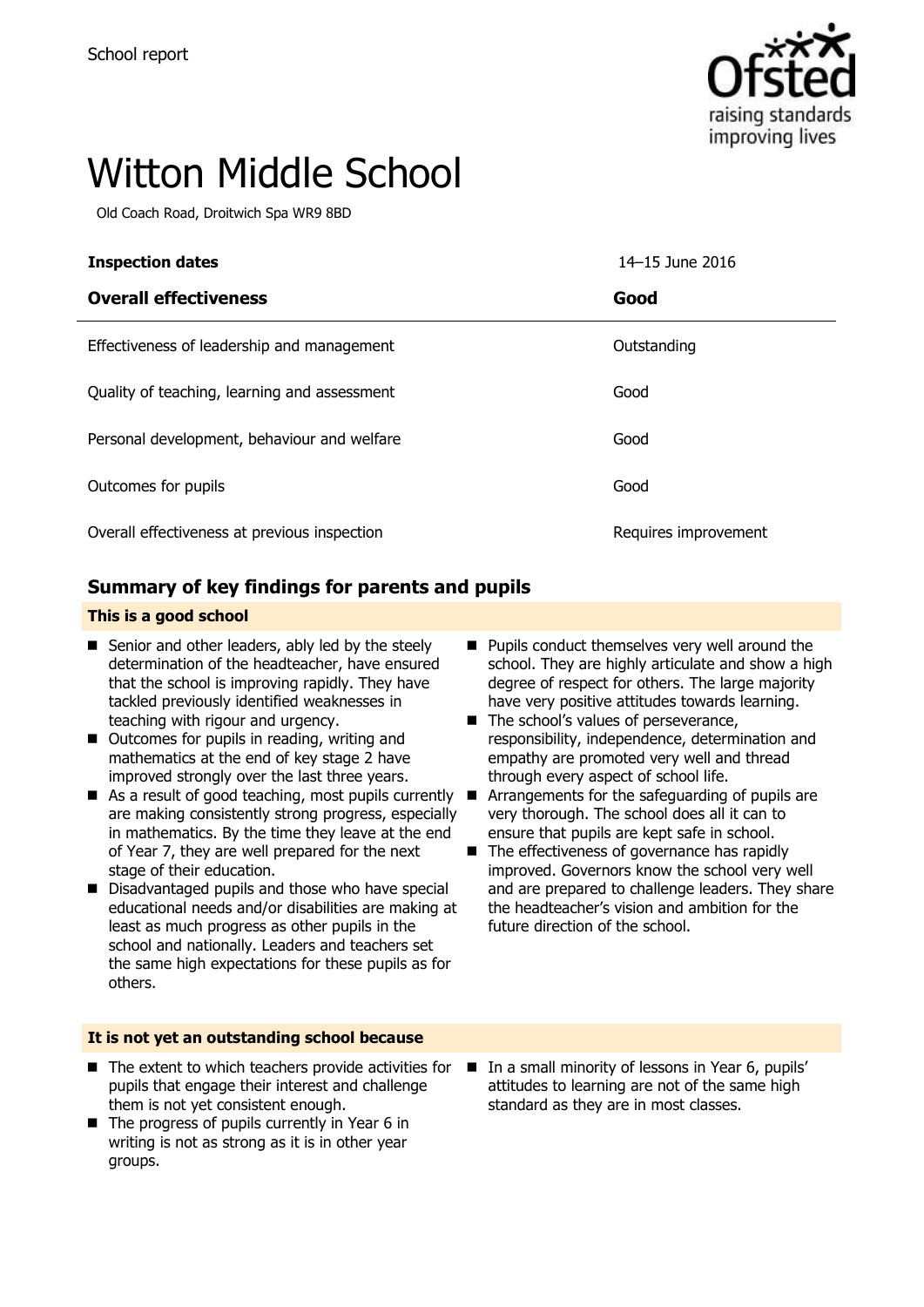

# **Full report**

### **What does the school need to do to improve further?**

- Leaders should ensure that pupils' progress in Year 6 in writing is as consistently high as it is in other year groups by increasing the opportunities pupils have to practise more advanced skills.
- $\blacksquare$  Teachers should ensure that they consistently:
	- provide challenging and inspiring activities so that pupils maintain their focus on learning, and  $\frac{1}{2}$ respond quickly if pupils start to lose this focus
	- check that the targets they have set for pupils are specific enough and that pupils have an early  $\frac{1}{2}$ opportunity to achieve them
	- inform pupils clearly how they can improve.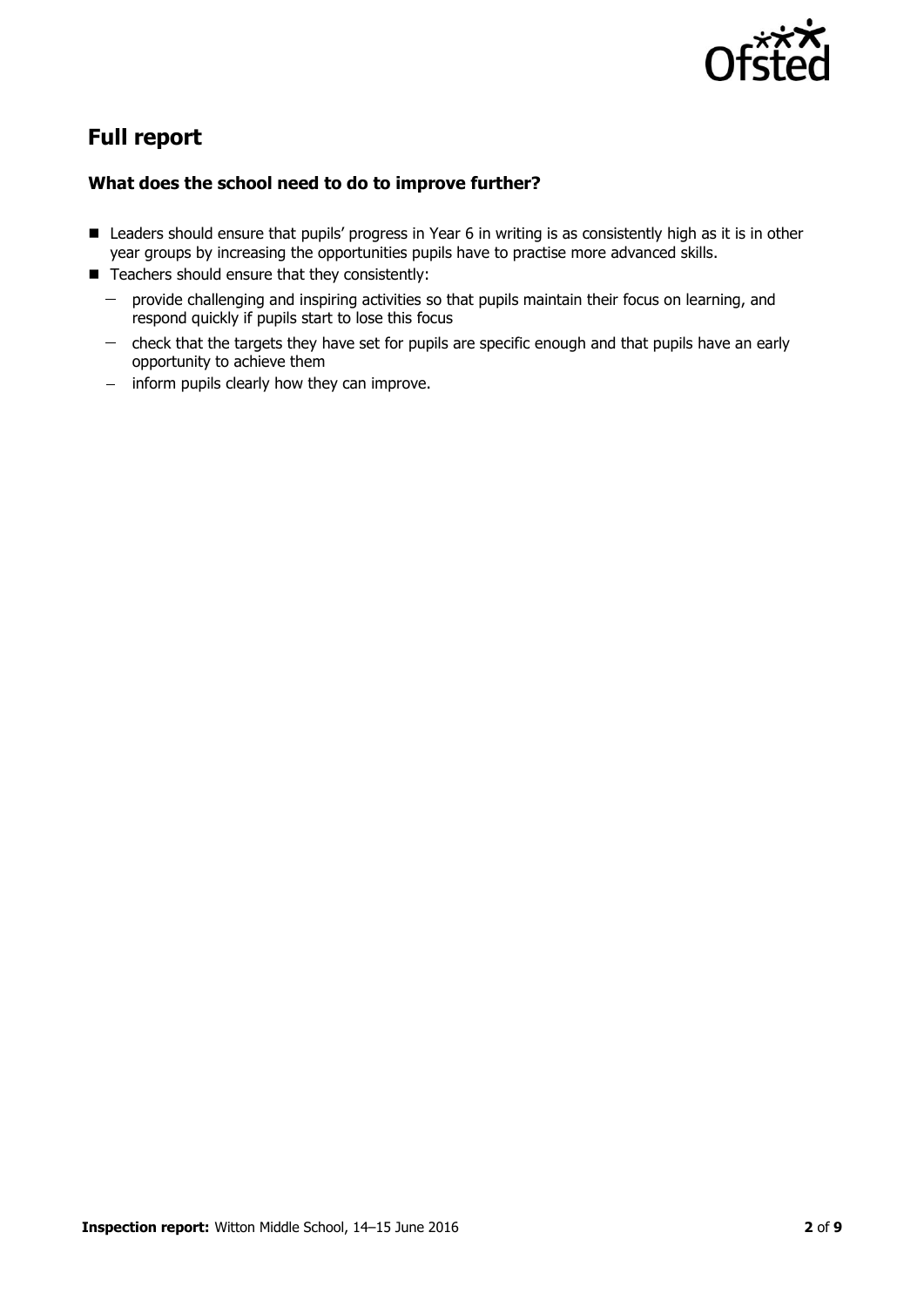### **Inspection judgements**



### **Effectiveness of leadership and management is outstanding**

- Senior leaders are a highly effective, united team who share a common vision to raise standards across the school in an environment that promotes the school's core values.
- Since her appointment, the headteacher has tackled previously identified weaknesses in teaching through support and training and, where necessary, through moving staff on. There has been a high turnover of teaching staff over the last few years.
- **Senior leaders have made improving outcomes in mathematics, especially for the most able pupils, a high** priority and have successfully addressed this issue.
- Senior and middle leadership has been extended and the school's capacity to improve has been strengthened through a programme of staff training and performance management. Leaders at all levels check the quality of teaching and hold teachers to account through lessons observations, scrutiny of pupils' work and analysis of pupils' progress information.
- Teachers report that the quality of the feedback they receive from leaders is very good and helps to improve their teaching further. Where required, additional support for teachers has led to improvements. Heads of year groups have enhanced their roles, observing teaching and conducting pupil progress meetings with individual teachers.
- **Information on the progress of individuals and pupil groups is analysed in detail to identify any areas** where pupils may be falling behind, in order to secure improvements. The impact of a phonics programme in key stage 2 is tracked closely to ensure that pupils are making good enough progress.
- **Leaders set high expectations, underpinned by the school's values. All pupils, regardless of their** background or pupil group, are expected to make similar rates of progress. Consequently, gaps are rapidly narrowing for disadvantaged pupils compared with other pupils nationally by the end of Year 6. Additional funding, such as the pupil premium and Year 7 catch-up premium, is used highly effectively and evaluated thoroughly to consider how its use can be improved further. Leaders are quick to make changes where necessary, for example deploying support in classes rather than out of class so that disadvantaged and other targeted pupils can access high-quality teaching alongside their peers.
- Leaders have a clear understanding of the strengths of the school and are quick to identify any areas for development. The most able pupils are doing well in a range of year groups and subject areas, but leaders know that the proportion achieving the highest level in mathematics by the end of key stage 2 has not improved as quickly over time as it has in reading and writing. This has been a key priority for the school this year. In mathematics, pupils are now receiving additional `spicy' challenges to ensure that they do as well as possible. Performance information from the school indicates that this is having a positive impact on raising expectations and standards.
- The above-average proportion of pupils on the special educational needs register are given highly effective provision and support to ensure that their progress is as rapid as that of other pupils. A 'thrive' room is used effectively for pupils with social and emotional needs and those at risk of exclusion to prepare them for re-integration into lessons.
- **Pupils enjoy excellent facilities to ensure that they have access to a broad and balanced curriculum,** including languages, humanities and technology. This includes specialist rooms and equipment, for example in music and science, and access to the outdoor facilities, including a wood to learn about minibeasts in science. Nutrition is taught as a discrete subject in order to tackle obesity. The wider curriculum is enhanced through additional clubs, trips and activities. There is a high take-up, which is closely monitored to ensure that disadvantaged pupils are engaged as well.
- The primary school physical education (PE) and sports funding contributes towards a PE coordinator working across several schools in the locality. Pupils benefit from inter-school tournaments and highquality sports equipment. Take-up of sport is high and the incidence of obesity is low.
- Transition arrangements from the first schools to Year 5 and from Year 7 to the high school are highly effective and welcomed by parents and carers. Leaders work closely with partner schools to ensure accuracy of assessment information as pupils move from one phase to another.
- The large majority of parents who responded to Parent View, made free-text comments on Parent View, or spoke to inspectors at the school gate expressed positive views about the school since the headteacher took on her role. A large majority thought that the school was well managed and they would recommend the school to another parent.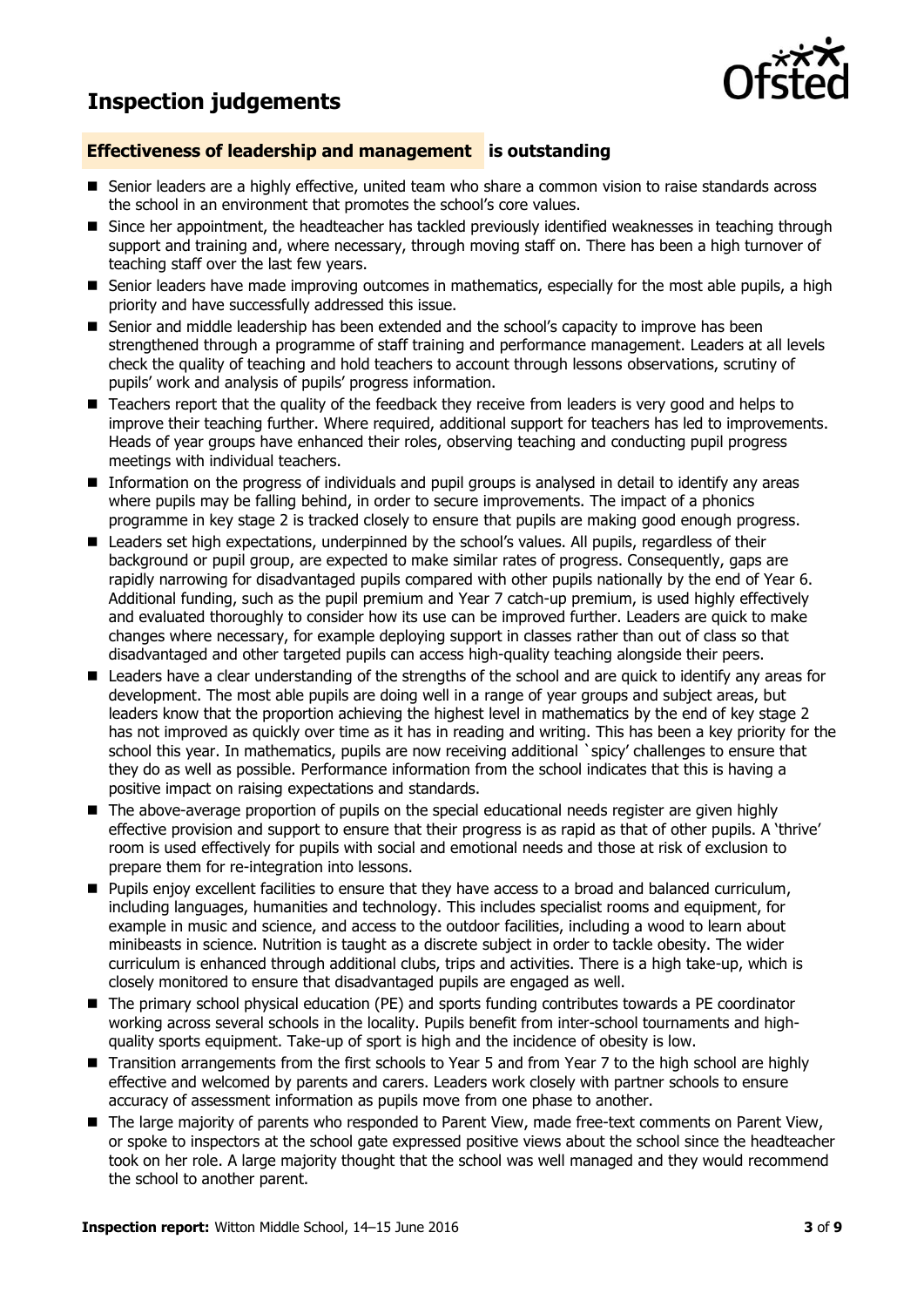

- British values are promoted very well alongside the school's own values and are highly visible around the school. These prepare pupils very well for life in a modern, culturally diverse society such as Britain.
- The local authority has provided support and challenge to the school. It has contributed funding to the school's programme of staff development. The school is an active partner of a local authority mathematics network.

### ■ The governance of the school

- Governors know the strengths and areas for development very well. They have a very accurate view of the school as a result of the increasing transparency of information provided by the headteacher and senior leaders. They are not afraid to ask challenging questions.
- $\equiv$ They know where pupils are doing very well and where further improvements are needed, and know about the quality of teaching. They are fully involved in visits to lessons and have a rigorous system of performance management in place.
- They know how additional funding has been spent and how its use has been modified.
- They are well trained and make sure that the school fulfils its statutory safeguarding duties.
- The arrangements for safeguarding are effective. Designated leaders are tireless in making sure that there is a strong culture of safeguarding in the school, where pupils as well as staff look out for each other's welfare and safety. Staff are well trained, including in the 'Prevent' duty, to make sure that they fulfil requirements. Checks are very thorough and go above and beyond what is required.

### **Quality of teaching, learning and assessment is good**

- **E** Leaders have successfully ensured that previous weak teaching has been removed and that teaching has significantly improved since the last inspection. The large majority of teachers plan work that is suitably challenging for different groups of learners, including pupils who have special educational needs and/or disabilities and those who are disadvantaged. This is especially the case in mathematics, where pupils can choose tasks ranging from 'mild' to `very spicy'.
- Teachers know their pupils well and encourage them to challenge themselves further so that they take on more demanding tasks, especially the most able pupils. In Year 5 in mathematics, the most able pupils organised their learning, checked their own answers and even challenged the teacher when some of the teacher's answers appeared to be wrong.
- Expectations of behaviour and conduct are usually very high so that pupils are ready to learn. A strong work ethic is established in most classes, which promotes pupils' enthusiasm and engagement for activities, especially in mathematics.
- Most additional adults ensure that pupils are on task and do not fall behind. Support for pupils who have special educational needs is highly effective and staff are very skilled at motivating pupils and tailoring work accordingly.
- Pupils are encouraged to use their own initiative to develop their thinking skills. In Year 5 in science, the outdoor environment was used effectively for pupils to identify and classify minibeasts. There is a good balance in science between practical activities and written work.
- Teachers use questioning as an effective measure to elicit highly articulate answers from pupils. The range of questioning ensures both stretch and challenge for some and develops the confidence of others to participate.
- **Pupils understand the new 'milestones' system of assessment and are able to explain how well they are** doing. Teachers encourage pupils to use self- and peer-assessment to enhance their understanding.
- Homework set is appropriately challenging. This was confirmed by pupils and parents.
- The teaching of phonics in key stage 2 is effective and ensures that pupils are ready for Year 7.
- **Pupils' books show that teachers' use of the school's new milestone assessment system is inconsistent.** The targets set are sometimes too broad and over too long a period to be relevant.
- In a small number of instances, activities lack challenge or are uninspiring. As a result, a few pupils lose interest. Teachers and other adults do not respond quickly enough when this happens and this slows learning.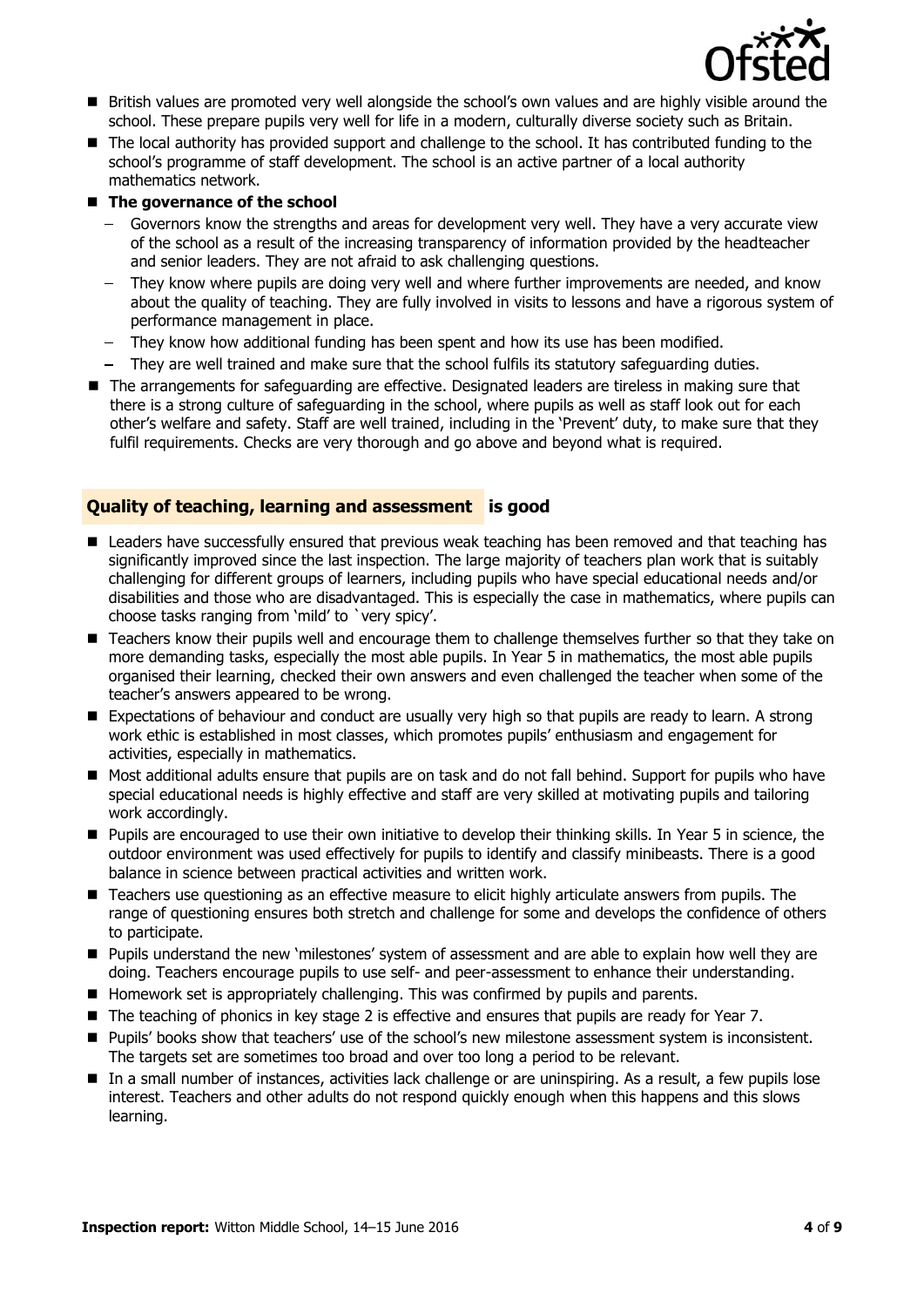

# **Personal development, behaviour and welfare is good**

### **Personal development and welfare**

- The school's work to promote pupils' personal development and welfare is good.
- The school's values are highly visible around the school and are embraced by the whole school community. Most pupils demonstrate these values in their learning and in their relationships with each other. One value is independence and leaders ensure that all pupils, regardless of their needs, are given opportunities to practise this to reduce over-reliance on adult support.
- **Pupils listen to each other's views and are able to consider both sides of the argument, for example in a** Year 7 science debate on climate change.
- The school promotes pupils' spiritual, moral, social and cultural development effectively. Pupils are involved in the running of the school through a school and sports council. There are peer mediators, school ambassadors and an anti-bullying group run by pupils. Pupils have numerous opportunities to study other faiths and cultures.
- Pupils report that they feel safe in school. They have a good understanding of risky situations and how to stay safe, for example through work on e-safety. Staff ensure that pupils are kept safe. During the inspection, inspectors saw examples of pupils watching out for the well-being of others, both in lessons and in the playground.
- The large majority of parents spoken to, or who responded to parental surveys, said that their children were happy in school and felt safe.
- A system of 'restorative justice' ensures that any perpetrators of bullying face up to the consequences of their actions with their victims. A minority of parents perceived that bullying was not dealt with effectively and that perpetrators 'get away with it'. Inspectors did not see evidence of this. Pupils spoken to said that while incidents of bullying are few, when they do occur, for example homophobic name-calling, they are dealt with firmly by leaders.

### **Behaviour**

- The behaviour of pupils is good.
- **Pupils conduct themselves very well around the school. They are courteous and polite to visitors and to** each other. Their behaviour on the playground is positive as they engage in a range of sporting and social activities.
- In lessons, the large majority of pupils show interest and enthusiasm. They cooperate fully with teachers and incidents of low-level disruption are rare. In a minority of lessons, some pupils become disengaged and lose interest because they are not inspired by the activities they are given to do.
- **The large majority of pupils enjoy their learning and take great care in how they present their written** work.
- Attendance is improving and compares very favourably with the national average. The level of persistent absence has increased slightly. The school has identified that this is as a result of a small number of harder-to-reach families. However, overall, persistent absence remains below average.
- According to parents spoken to or surveyed, a large majority thought that pupils were well behaved.
- The standard of presentation of work in pupils' books in Year 6 is not as consistently high as that in other year groups. A small proportion of pupils, including some who are most-able, do not take sufficient pride in their writing.

### **Outcomes for pupils are good**

- The progress pupils make by the time they leave at the end of Year 7 has continued to rise over the last three years as expectations have been raised. Pupils make very strong progress in Year 7, which leaves them well prepared for the transition to high school in Year 8. In Years 5 and 6, the school has moved to a new assessment system without national benchmarks, but work in books indicates that pupils are making at least good progress and in some instances, especially in mathematics, it is outstanding.
- **Pupils are making sustained progress in their learning as a result of the well-planned activities they are** set. Pupils are able to develop their reading skills effectively in Year 5 as a result of purposeful activities that enable them to continue with their learning activities when they are working on their own.
- There has been a three-year improving trend in the progress disadvantaged pupils make. This has led to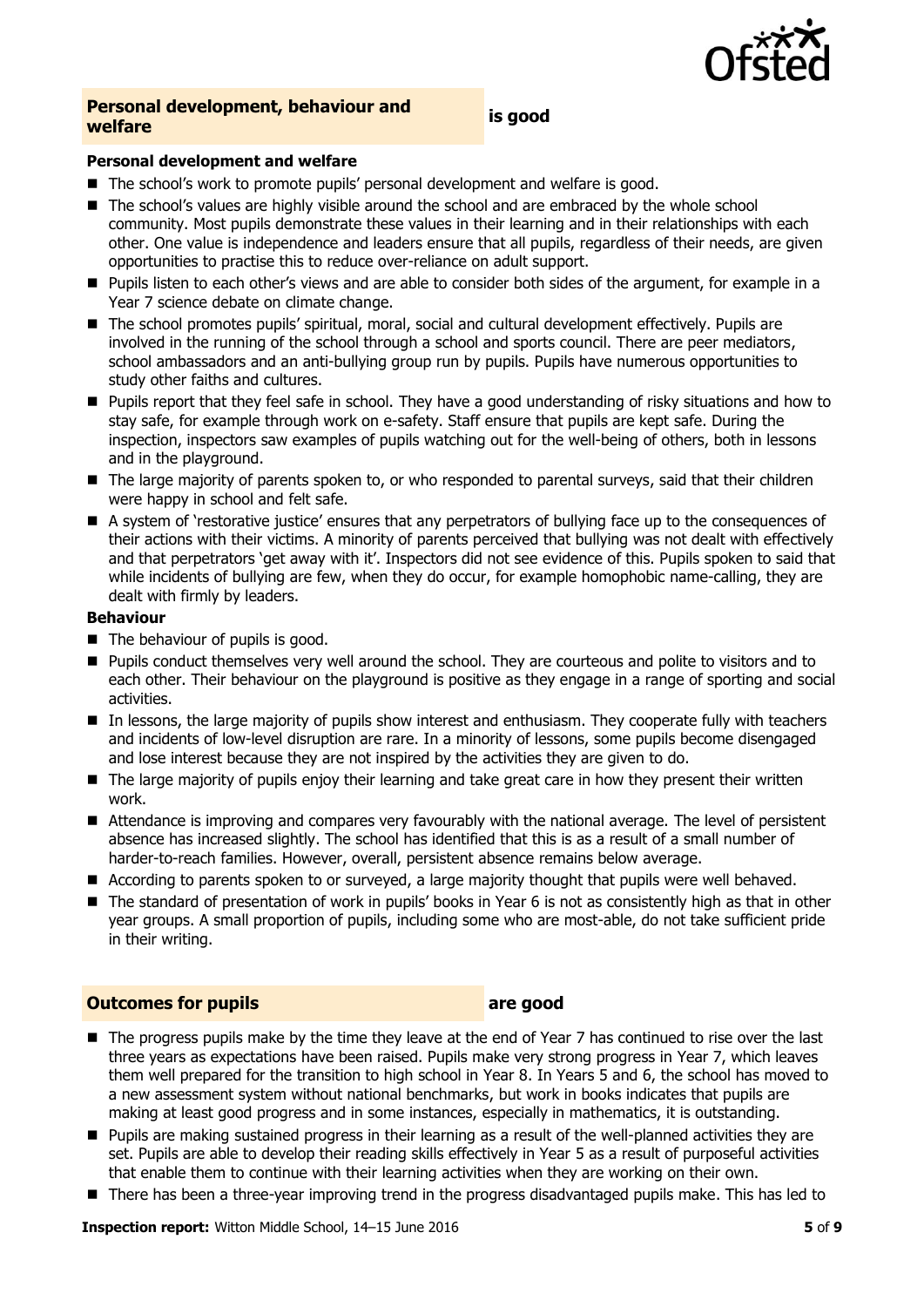

a narrowing in the attainment gap with all pupils nationally in reading, writing and mathematics by the end of Year 6. There has been a narrowing in the gap for pupils achieving the highest possible levels in these subjects as well.

- **Pupils who have special educational needs and/or disabilities receive the same degree of challenge as** other pupils in the school. Consequently, they are making good progress. The school has seen an improvement in their outcomes since the shift towards providing additional support in the classroom so that pupils could access high-quality teaching in the classroom.
- In the most recent tests and assessments, the proportion of most-able pupils who made more than expected progress and gained the highest possible levels of attainment in reading and writing was very high at the end of Year 6. In mathematics, it was not as high as pupils nationally. Over time, the proportions gaining the highest levels of attainment in mathematics have not risen as fast as in reading and writing. Consequently, this was a key priority for the school this academic year. Work in books indicates that most-able pupils are now making very rapid progress in mathematics.
- Most parents spoken to or who responded to parental surveys said that their children were making good progress. However, a significant minority felt that they did not receive valuable information about their child's progress, especially in Years 5 and 6 as the new assessment system without levels was unfamiliar to them.
- Work in pupils' books indicates that some pupils in Year 6 are not making as much rapid progress over time as their peers in writing, where on a few occasions pupils are not given opportunities to practise more advanced skills.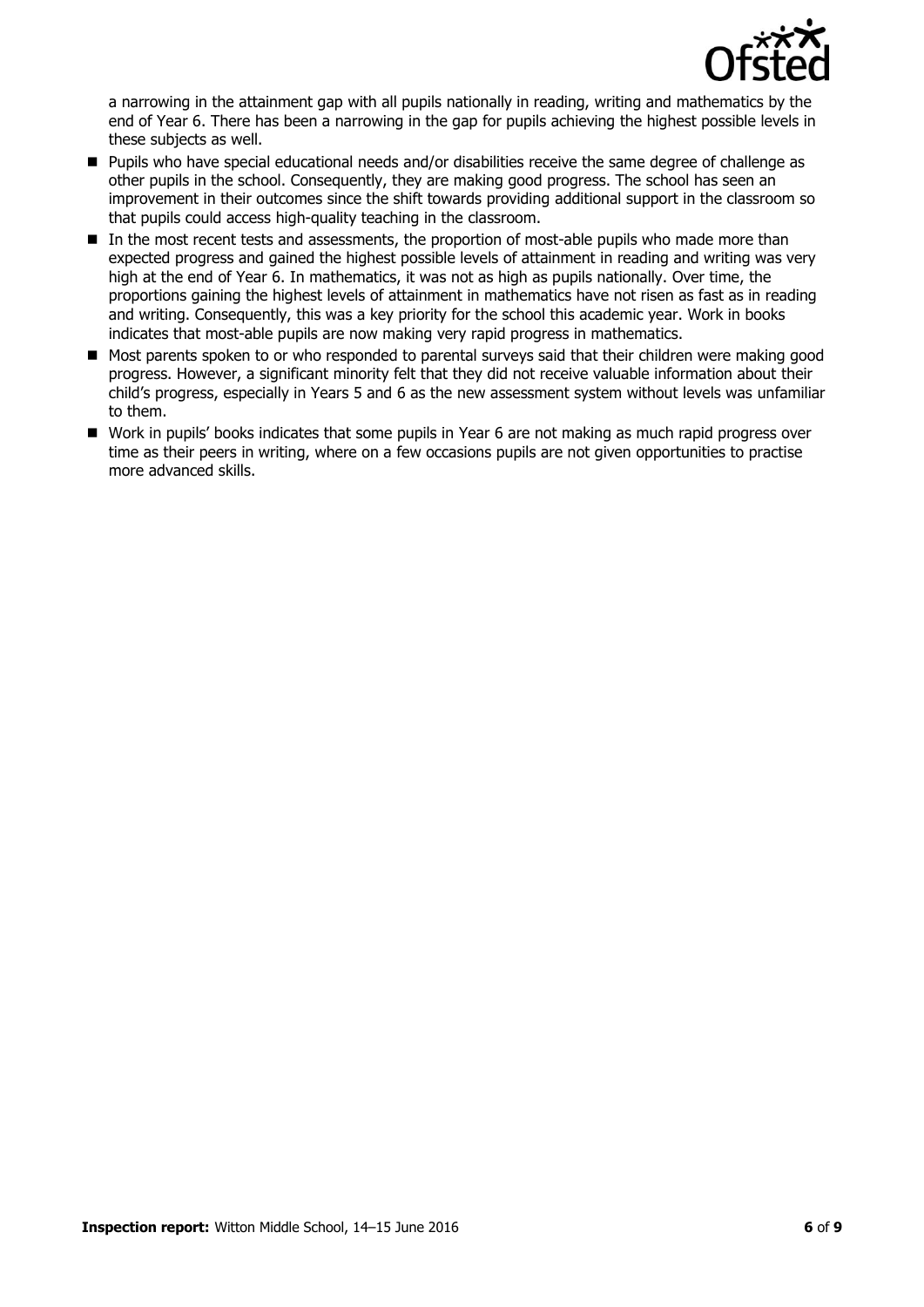

## **School details**

| Unique reference number  | 116779         |
|--------------------------|----------------|
| <b>Local authority</b>   | Worcestershire |
| <b>Inspection number</b> | 10002452       |

This inspection was carried out under section 5 of the Education Act 2005.

| <b>Type of school</b>                      | Middle deemed primary      |
|--------------------------------------------|----------------------------|
| <b>School category</b>                     | Community                  |
| <b>Age range of pupils</b>                 | $9 - 12$                   |
| <b>Gender of pupils</b>                    | Mixed                      |
| <b>Number of pupils on the school roll</b> | 429                        |
| <b>Appropriate authority</b>               | The governing body         |
| <b>Chair</b>                               | Barbara Humber             |
| <b>Headteacher</b>                         | Cath Crossley              |
| <b>Telephone number</b>                    | 01905 773362               |
| Website                                    | www.witton.worcs.sch.uk    |
| <b>Email address</b>                       | office@witton.worcs.sch.uk |
| Date of previous inspection                | 17-18 October 2013         |

### **Information about this school**

- Witton is much larger than the average-sized primary school and is over-subscribed in Year 5.
- The proportion of pupils who have special educational needs and/or disabilities is about one in six, which is slightly above the national average. The proportion with a statement of special educational needs or an education, health and care plan is below average.
- The very large majority of pupils are White British. The proportion of pupils from minority ethnic groups is well below the national average. Very few pupils speak English as an additional language.
- The proportion of pupils supported by pupil premium funding (additional funding for pupils known to be eligible for free school meals and those looked after by the local authority) is slightly below the national average.
- The proportion of pupils who join or leave the school mid-way through a key stage is well below the national average.
- The headteacher had just been appointed at the time of the last inspection. The chair of the governing body was in post at that time. There has been a high turnover of teaching staff since the last inspection.
- Based on its 2015 results, the school meets the government's floor standards. These are the minimum standards expected for pupils' learning and progress in reading, writing and mathematics by the end of Year 6.
- The school meets requirements on the publication of specified information on its website.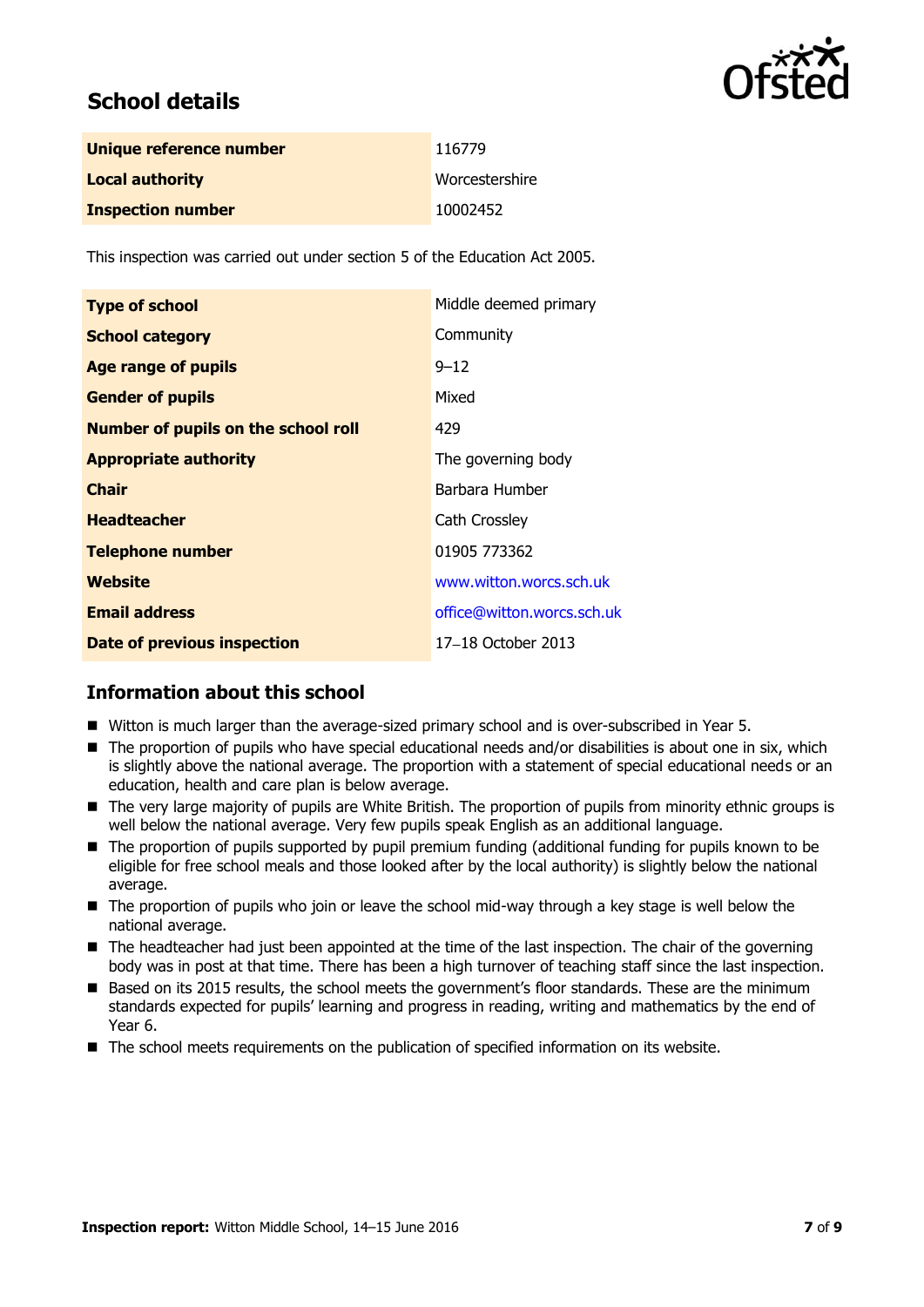

### **Information about this inspection**

- Inspectors observed 30 lessons or parts of lessons, of which 11 were jointly observed with the headteacher or other senior leaders. In addition, inspectors made a number of other short visits to lessons and other activities, for example to look at pupils' books or observe additional support provided for pupils.
- **Inspectors heard pupils read during lessons.**
- Inspectors held meetings with the headteacher, other senior leaders, other members of staff and a group of pupils. They also held meetings with six members of the governing body, including the vicechair. The chair of the governing body was unavailable to meet during the inspection. Inspectors also spoke by telephone to a representative from the local authority.
- Inspectors took into account 67 responses to the online questionnaire, Parent View, and 44 Parent View free-text responses. They also spoke to 20 parents at the school gate and took account of two recent school parental surveys, the most recent of which was in February 2016, to which there were 123 responses.
- **Inspectors observed the school's work and scrutinised a number of documents, including the school's** own self-evaluation, improvement plan and school information on pupils' recent attainment and progress. They also considered behaviour and attendance information, policies and procedures including those for special educational needs, pupil premium, sports premium, Year 7 catch-up funding, safeguarding, child protection and behaviour.
- **Inspectors reviewed the minutes of recent governing body meetings.**

### **Inspection team**

| Mark Sims, lead inspector | Her Majesty's Inspector |
|---------------------------|-------------------------|
| Peter Box                 | Ofsted Inspector        |
| <b>Wayne Simner</b>       | Ofsted Inspector        |